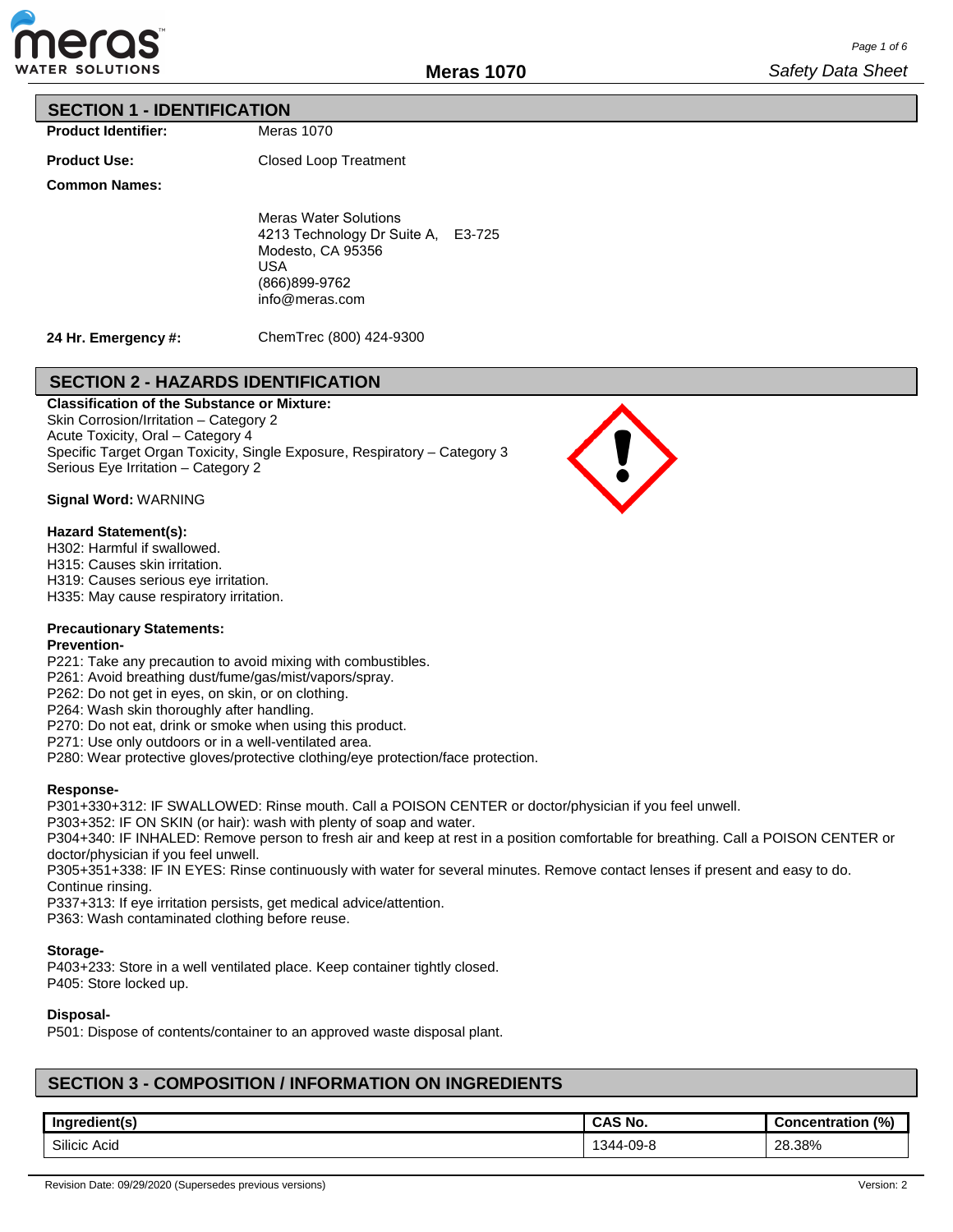

| <b>SECTION 4 - FIRST-AID MEASURES</b>                                                           |                                                                                        |  |
|-------------------------------------------------------------------------------------------------|----------------------------------------------------------------------------------------|--|
| Inhalation:                                                                                     | In case of unconsciousness place patient stably in side position for transportation.   |  |
| <b>Skin Contact:</b>                                                                            | Immediately wash with water and soap and rinse thoroughly. Wash clothing before reuse. |  |
| <b>Eve Contact:</b>                                                                             | Rinse opened eye for several minutes under running water. Then consult a doctor.       |  |
| Ingestion:                                                                                      | Do not induce vomiting; immediately call for medical help.                             |  |
| <b>Most Important Symptoms And</b><br><b>Effects, Both Acute And Delayed:</b>                   | No data available.                                                                     |  |
| Indication Of Any Immediate<br><b>Medical Attention And Special</b><br><b>Treatment Needed:</b> | No data available.                                                                     |  |

# **SECTION 5 - FIRE-FIGHTING MEASURES**

| <b>Suitable Extinguishing Equipment:</b>                                        | Dry Chemical<br>Carbon Dioxide<br>Water Fog<br>Foam                                                                                                                                                                                                                                                                      |
|---------------------------------------------------------------------------------|--------------------------------------------------------------------------------------------------------------------------------------------------------------------------------------------------------------------------------------------------------------------------------------------------------------------------|
| Special Hazards Arising From The<br><b>Substance Or Mixture:</b>                | No data available.                                                                                                                                                                                                                                                                                                       |
| <b>Special Protective Equipment And</b><br><b>Precautions For Firefighters:</b> | Firefighters should wear an approved self-contained breathing apparatus (SCBA).<br>Use water spray to cool unopened containers.<br>Use caution. See Section 7 for more information on safe handling.<br>See Section 8 for more information on personal protection equipment. See Section 13 for<br>disposal information. |

# **SECTION 6 - ACCIDENTAL RELEASE MEASURES**

| <b>Personal Precautions, Protective</b><br><b>Equipment, And Emergency</b><br><b>Procedures:</b> | Wear appropriate PPE.<br>Keep from contacting skin or eyes.<br>Ensure adequate ventilation.<br>Evacuate personnel to safe areas.<br>Stay upwind of spilled material.                                                                                                                      |
|--------------------------------------------------------------------------------------------------|-------------------------------------------------------------------------------------------------------------------------------------------------------------------------------------------------------------------------------------------------------------------------------------------|
| <b>Environmental Precautions:</b>                                                                | Prevent further release (leakage/spillage) if safe to do so.<br>Do not allow product to enter drains.<br>Do not allow to drain to environment.                                                                                                                                            |
| <b>Methods And Materials For</b><br><b>Containments And Cleaning Up:</b>                         | Absorb with liquid-binding material (sand, diatomite, acid binders, universal binders, sawdust) or<br>pillows, pads, and absorbing berms.<br>Dispose of contaminated material according to Section 13. Ensure adequate ventilation.<br>Following product recovery, flush area with water. |
| <b>Reference To Other Sections:</b>                                                              | See Section 7 for information on safe handling.<br>See Section 8 for information on personal protection equipment. See Section 13 for information<br>on proper disposal.                                                                                                                  |

# **SECTION 7 - HANDLING AND STORAGE**

| <b>Handling Precautions:</b> | Avoid contact with eyes, skin, or clothing.<br>Keep containers closed when not in use. |
|------------------------------|----------------------------------------------------------------------------------------|
|                              | Do not expose containers to open flame, excessive heat, or direct sunlight.            |
|                              | Do not puncture or drop containers.                                                    |
|                              | Handle with care and avoid spillage on the floor.                                      |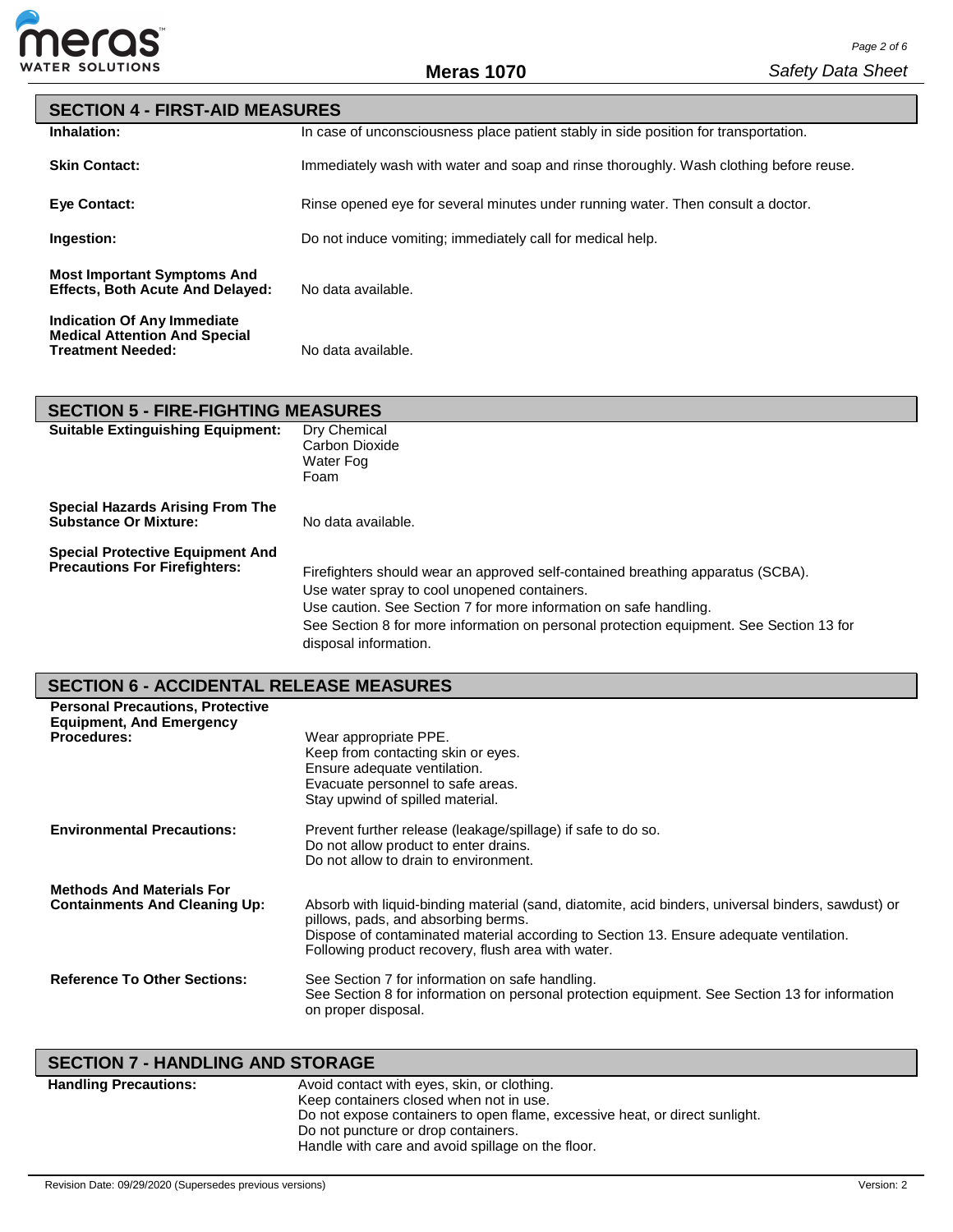

**Meras 1070**

|                                                            | Keep material out of reach of children.<br>Keep material away from incompatible materials.<br>Wash thoroughly after handling.<br>Ensure adequate ventilation.                                    |  |
|------------------------------------------------------------|--------------------------------------------------------------------------------------------------------------------------------------------------------------------------------------------------|--|
| <b>Storage Requirements:</b>                               | Keep container tightly closed.<br>Store in a well-ventilated place.<br>Avoid storage in direct sunlight.<br>Do not store in aluminum, fiberglass, copper, brass, zinc, or galvanized containers. |  |
| <b>Incompatible Materials:</b>                             | Strong acids, reactive metals, and ammonium salts.                                                                                                                                               |  |
| <b>SECTION 8 - EXPOSURE CONTROLS / PERSONAL PROTECTION</b> |                                                                                                                                                                                                  |  |

| <b>Exposure Limits:</b> |         |            |         |      |      |         |              |                |
|-------------------------|---------|------------|---------|------|------|---------|--------------|----------------|
| Component(s)            | CAS No. |            | OSHA    |      |      | NIOSH   | <b>ACGIH</b> |                |
|                         |         | <b>PEL</b> | Ceiling | STEL | REL. | Ceiling | $T^{\prime}$ | <u>Ceiling</u> |

### **Engineering Controls:**

All ventilation should be designed in accordance with OSHA standard (29 CFR 1910.94).

Use local exhaust at filling zones and where leakage and dust formation is probable. Use mechanical (general) ventilation for storage areas.

Use appropriate ventilation as required to keep Exposure Limits in Air below TLV & PEL limits.

### **Personal Protective Equipment:**

All safety equipment should be tested and approved under appropriate government standards such as NIOSH (US) or EN 166 (EU). Type of protective equipment should be selected based on concentration amount and conditions of use of this material. Full-face vapor respirator may be required as backup to engineering controls when proper engineering controls are not in place to keep TLV and PEL limits below defined thresholds. Respiratory protection must comply with 29 CFR 1910.134.

### Eye/Face-

•Safety glasses or goggles (chemical-resistant).

Skin/Body-

•Gloves (PVC, neoprene, or nitrile).

Respiratory-

•N/A

General Hygiene Considerations-

•Handle in accordance with good industrial hygiene and safety practice.

•Keep away from foodstuffs, beverages, and feed.

•Wash face, hands, and any exposed skin thoroughly after handling.

•Appropriately dispose of contaminated clothing; wash before re-use, if applicable.

•Avoid contact with eyes, skin, and clothing.

## **SECTION 9 - PHYSICAL AND CHEMICAL PROPERTIES**

| <b>Form: Liquid</b>                                         | Vapor Pressure (Mm Hg): No data available.                  |
|-------------------------------------------------------------|-------------------------------------------------------------|
| Color: Clear                                                | Vapor Density: No data available.                           |
| <b>Odor: Slight Musty</b>                                   | Relative Density: 11.5 lbs/gal                              |
| <b>pH:</b> 11.3                                             | <b>Specific Gravity: 1.37</b>                               |
| Melting/Freezing Point: No data available.                  | Solubility in Water: No data available.                     |
| Initial Boiling Point and Boiling Range: No data available. | Partition Coefficient (N-Octanol/Water): No data available. |
| <b>Flash Point:</b> No data available.                      | Auto Ignition Temperature: N/A                              |
| <b>Evaporation Rate: No data available.</b>                 | Decomposition Temperature: No data available.               |
| Flammability (Solid, Gas): No data available.               | Viscosity: No data available.                               |
| Upper/Lower Flammability or Explosive Limits: No data       | Volatiles (% By Weight): No data available.                 |
| available.                                                  | Volatile Organic Compounds (VOC's): No data available.      |

## **SECTION 10 - STABILITY AND REACTIVITY**

**Reactivity:** Not reactive under normal and ambient conditions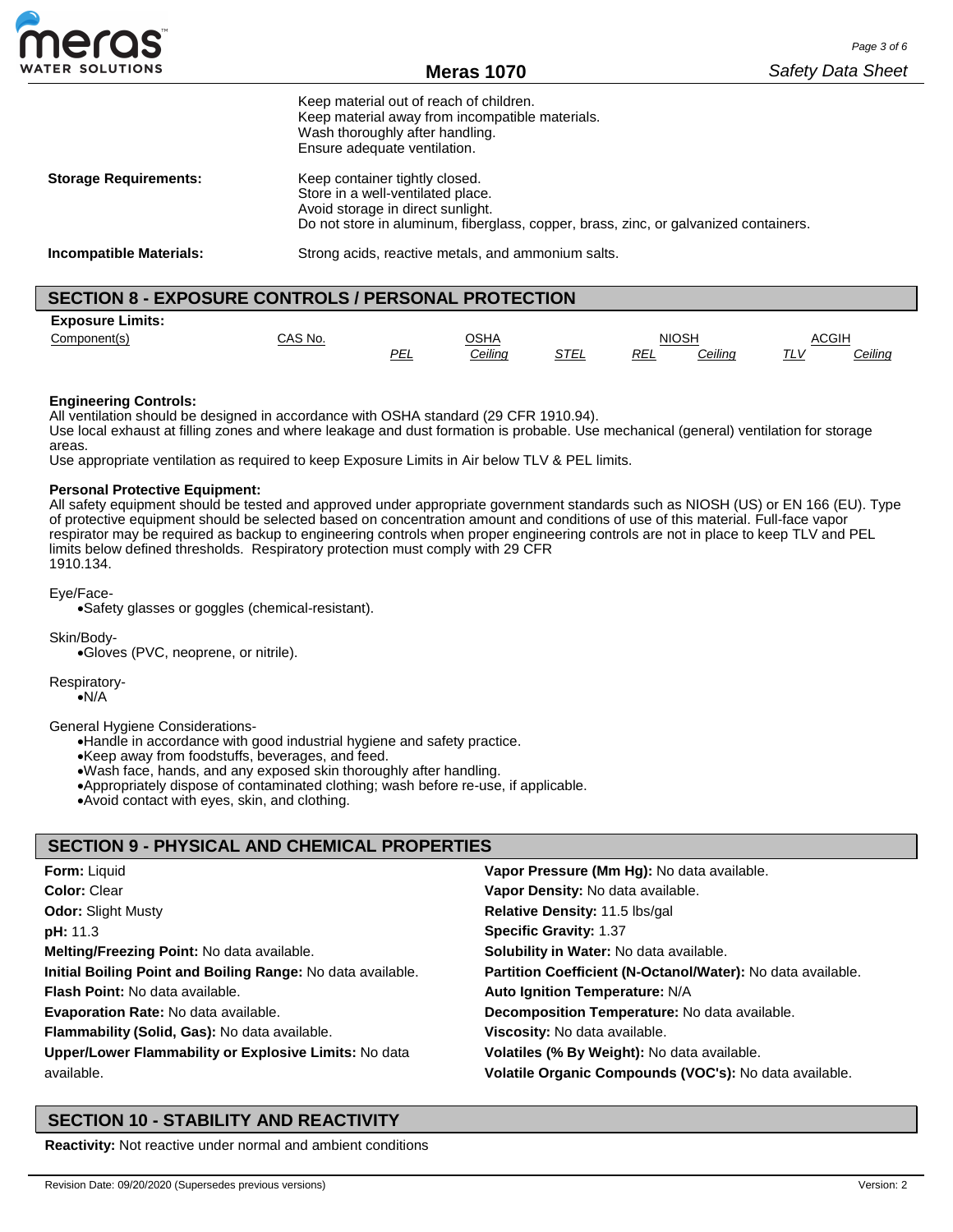

**Chemical Stability:** Stable under normal and ambient conditions. **Possibility of Hazardous Reactions:** No data available. **Conditions to Avoid:** Heat, flames, ignition sources, and incompatibles. **Incompatible Materials:** Strong acids, reactive metals, and ammonium salts. **Hazardous Decomposition Products:** Hydrogen.

# **SECTION 11 - TOXICOLOGICAL INFORMATION**

| <b>Routes of Entry:</b>                                             | Eyes, inhalation, ingestion.                                                                         |  |  |
|---------------------------------------------------------------------|------------------------------------------------------------------------------------------------------|--|--|
| <b>Acute Toxicity:</b><br>Oral Toxicity (LD <sub>50</sub> )-        | 1,280 mg/kg (Rat)                                                                                    |  |  |
| <b>Primary Eye Irritation:</b><br><b>Primary Skin Irritation:</b>   | Causes irritation.<br>Causes irritation.                                                             |  |  |
| Sensitization:                                                      | No data available.                                                                                   |  |  |
| <b>Carcinogenicity:</b><br>IARC-<br>ACGIH-<br>NTP-<br>OSHA-         | No ingredients listed.<br>No ingredients listed.<br>No ingredients listed.<br>No ingredients listed. |  |  |
| <b>Reproductive Toxicity:</b>                                       | Based on available data, no evidence of reproductive toxicity.                                       |  |  |
| <b>Specific Target Organ Toxicity-</b><br><b>Single Exposure:</b>   | No data available.                                                                                   |  |  |
| <b>Specific Target Organ Toxicity-</b><br><b>Repeated Exposure:</b> | No data available.                                                                                   |  |  |
| <b>Aspiration Hazard:</b>                                           | No data available.                                                                                   |  |  |

## **SECTION 12 - ECOLOGICAL INFORMATION**

| Ecotoxicity:<br>Toxicity to Fish $(LC_{50})$ -                              | Western mosquitofish (Gambusia affinis): 2,320 ppm (96 h)                           |
|-----------------------------------------------------------------------------|-------------------------------------------------------------------------------------|
| Toxicity to Daphnia and Other<br>Aquatic Invertebrates (EC <sub>50</sub> )- | Water Flea (daphnia magna): 247 ppm (96 h)                                          |
| <b>Persistence and Degradability:</b>                                       | No data available.                                                                  |
| <b>Bioaccumulation Potential:</b>                                           | No data available.                                                                  |
| <b>Mobility in Soil:</b>                                                    | No data available.                                                                  |
| <b>Results of PBT and vPvB</b><br>Assessment:                               | This substance is not considered to be persistent, bioaccumulating nor toxic (PBT). |
| <b>Other Adverse Effects:</b>                                               | No data available.                                                                  |

| <b>SECTION 13 - DISPOSAL CONSIDERATIONS</b> |                                                                                                                                                                                    |  |  |  |
|---------------------------------------------|------------------------------------------------------------------------------------------------------------------------------------------------------------------------------------|--|--|--|
| <b>Recommendation:</b>                      | This product is not a hazardous waste.                                                                                                                                             |  |  |  |
|                                             | Do not allow product to reach the sewage system.                                                                                                                                   |  |  |  |
|                                             | Disposal must comply will local, state, and federal regulations.                                                                                                                   |  |  |  |
|                                             | Do not discharge effluent containing this product into lakes, streams, ponds, estuaries, oceans, or<br>other waters unless in accordance with the requirements of an NPDES permit. |  |  |  |
| <b>Cleansing agent:</b>                     | Water should be used as a cleansing agent to rinse empty containers and/or soiled PPE.                                                                                             |  |  |  |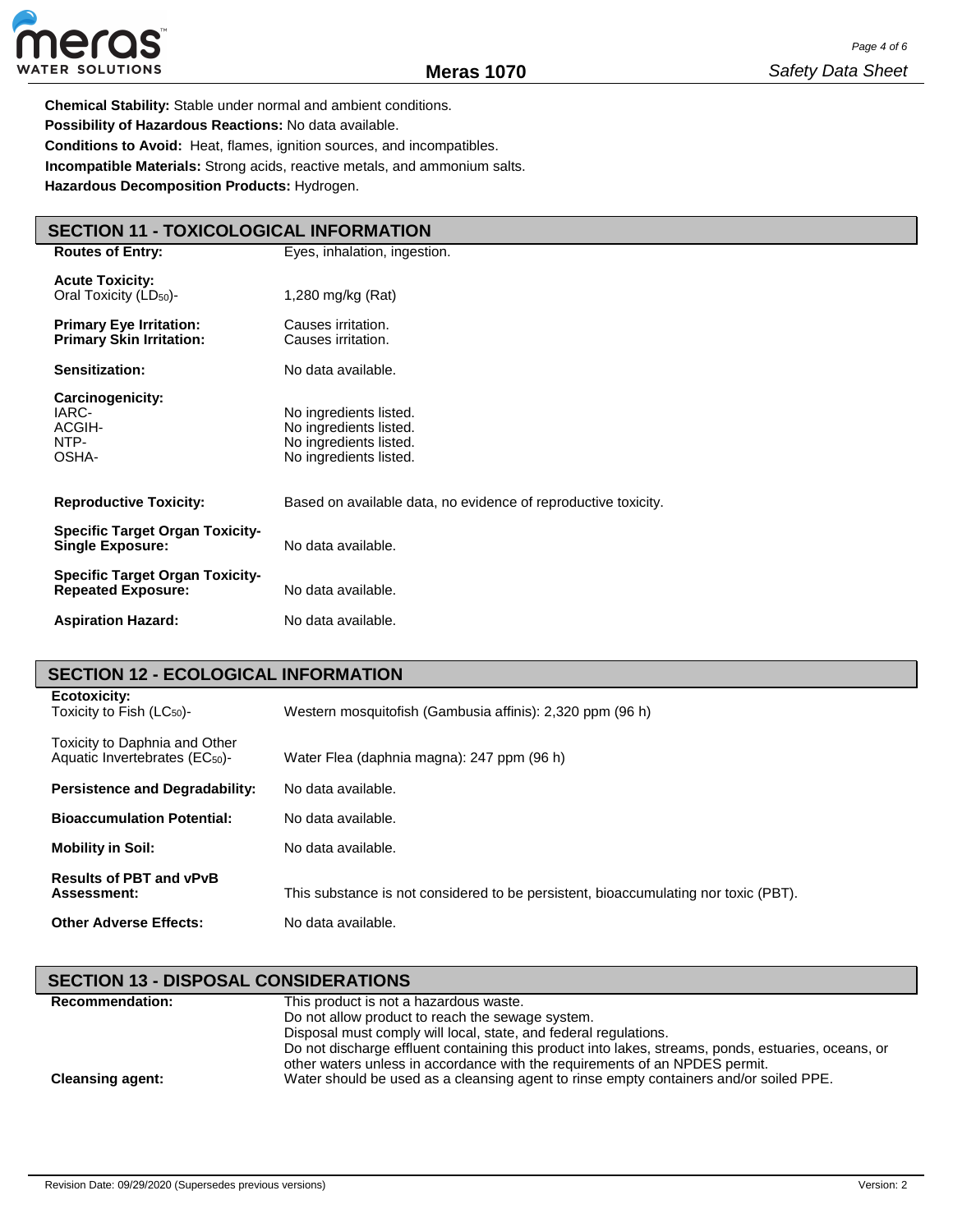

# **SECTION 14 - TRANSPORTATION INFORMATION**

**US DOT** Non-regulated material.

**IMDG**

Non-regulated material.

**IATA** Non-regulated material.

*Limited Quantity:* N/A *Excepted Quantity:* N/A

**EPA Registration No.: Cal DPR Registration No.:**

|                                  |         | <b>EPCRA EHS</b> |           | <b>CERCLA HS</b> | <b>CAA 112r</b> | <b>EPCRA 313</b> | <b>Prop 65 Listed</b> |
|----------------------------------|---------|------------------|-----------|------------------|-----------------|------------------|-----------------------|
| <b>Listed Hazardous Chemical</b> | CAS No. | RQ (lbs)         | TPQ (lbs) | RQ (lbs)         | TQ (lbs)        |                  |                       |

**Legend** 

EPCRA- Emergency Planning and Community Right-to-Know Act CERCLA- Comprehensive Environmental Response, Compensation and Liability Act CAA- Clean Air Act RQ- Release Quantity TPQ- Threshold Planning Quantity EPA- Environmental Protection Agency DPR- Department of Pesticide Registration